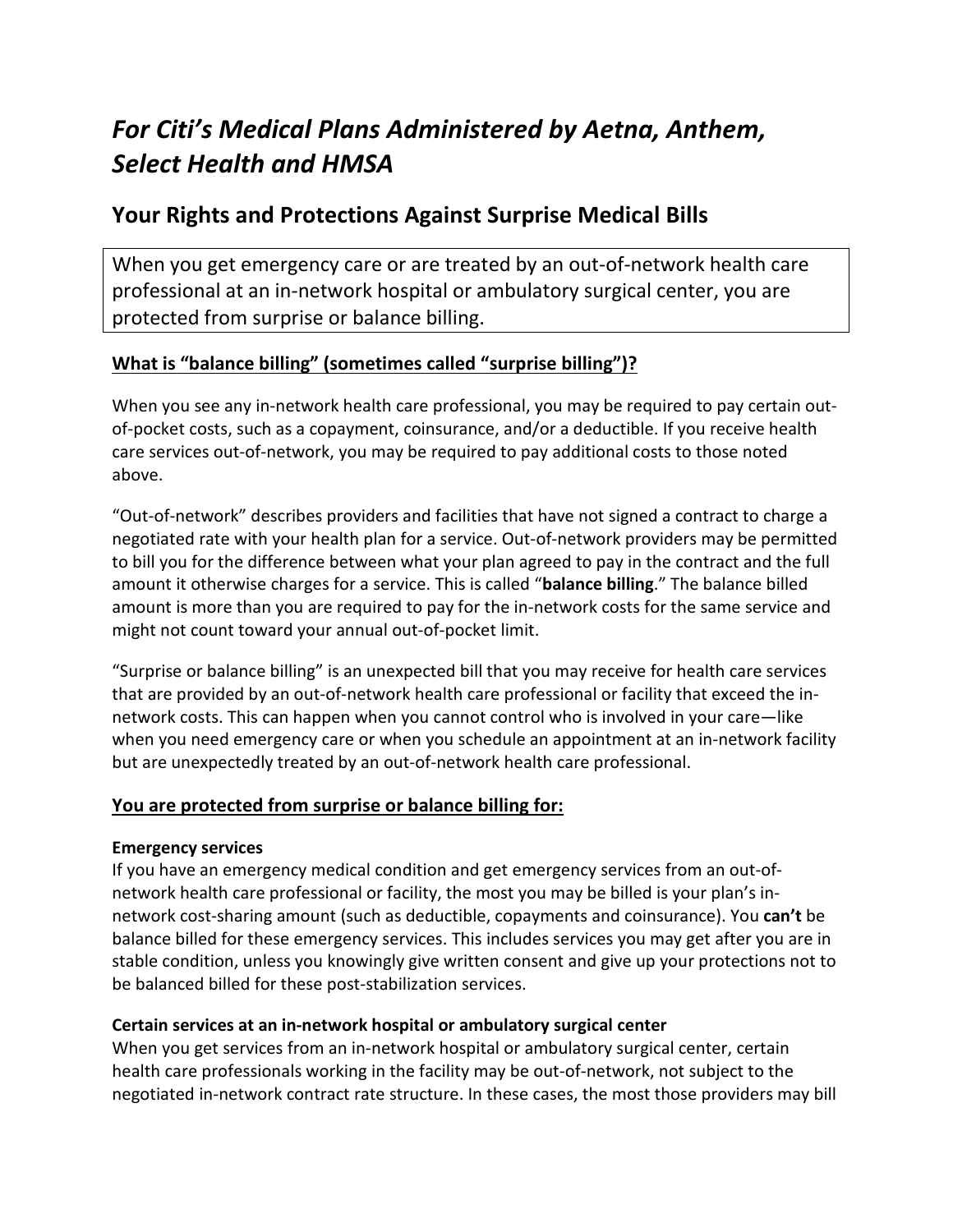you is your plan's in-network cost-sharing amount. This applies to emergency medicine, anesthesia, pathology, radiology, laboratory, neonatology, assistant surgeon, hospitalist, or intensivist services. These providers **cannot** balance bill you and may **not** ask you to give up your protections not to be balance billed.

If you get other services at these in-network facilities, out-of-network providers **cannot** balance bill you, unless you give written consent and give up your protections.

**You are never required to give up your protections from balance billing. You also aren't required to get care out-of-network under the circumstances noted above. If you otherwise choose an out-of-network doctor or facility, you can be balanced billed.** 

### **When balance billing is not allowed, you also have the following protections:**

- You are only responsible for paying your share of the cost (copays, coinsurance and deductibles that you would pay if the provider or facility were in-network). Your health plan will pay out-of-network providers and facilities directly.
- Your health plan generally must:
	- $\circ$  Cover emergency services without requiring you to get approval for services in advance (prior authorization).
	- o Cover emergency services by out-of-network providers.
	- $\circ$  Base what you owe the provider or facility (cost sharing) on what it would pay an in-network provider or facility and show that amount in your explanation of benefits.
	- $\circ$  Count any amount you pay for emergency services or out-of-network services toward your deductible and out-of-pocket limit.

**If you believe you have been wrongly balance billed**, you may contact U.S. Department of Health and Human Services at 1-800-985-3059.

Visi[t No Surprises Act | CMS](https://www.cms.gov/nosurprises) for more information about your rights under federal law.

*The contents of this document do not have the force and effect of law and are not meant to bind the public in any way, unless specifically incorporated into a contract. This document is intended only to provide clarity to the public regarding existing requirements under the law.*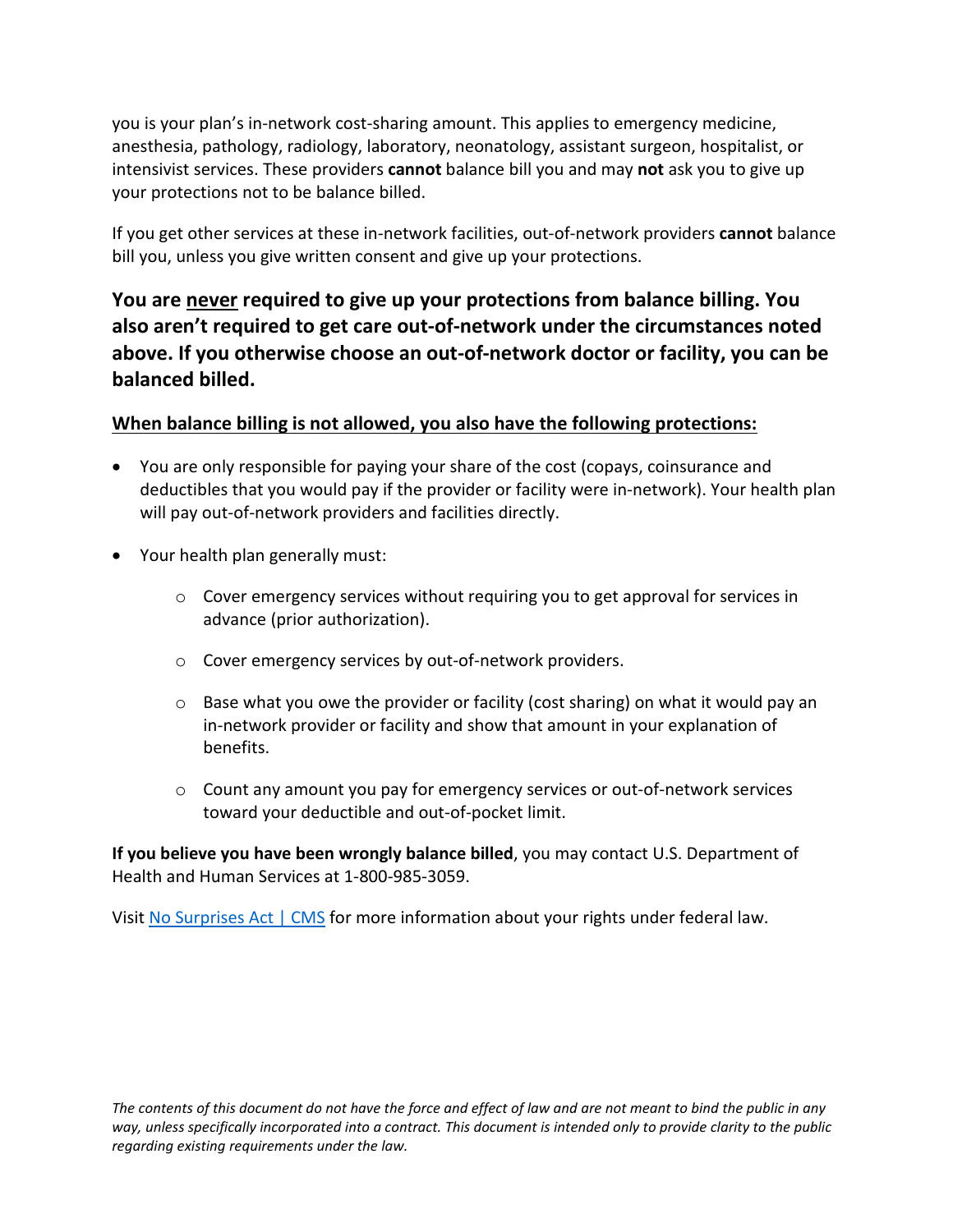# *For Citi's Medical Plan Administered by Kaiser Permanente*

# **Your Rights and Protections Against Surprise Medical Bills**

When you get emergency care or are treated by an out-of-network health care professionals at an in-network hospital or ambulatory surgical center, you are protected from surprise or balance billing.

### **What is "balance billing" (sometimes called "surprise billing")?**

When you see any in-network health care professional, you may be required to pay certain outof-pocket costs, such as a copayment, coinsurance, and/or a deductible. If you receive health care services out-of-network, you may be required to pay additional costs to those noted above.

"Out-of-network" describes providers and facilities that have not signed a contract to charge a negotiated rate with your health plan for a service. Out-of-network providers may be permitted to bill you for the difference between what your plan agreed to pay in the contract and the full amount it otherwise charges for a service. This is called "**balance billing**." The balance billed amount is more than you are required to pay for the in-network costs for the same service and might not count toward your annual out-of-pocket limit.

"Surprise or balance billing" is an unexpected bill that you may receive for health care services that are provided by an out-of-network health care professional or facility that exceed the innetwork costs. This can happen when you cannot control who is involved in your care—like when you need emergency care or when you schedule an appointment at an in-network facility but are unexpectedly treated by an out-of-network health care professional.

### **You are protected from balance billing for:**

#### **Emergency services**

If you have an emergency medical condition and get emergency services from an out-ofnetwork provider or facility, the most you may be billed is your plan's in-network cost-sharing amount (such as copayments and coinsurance). You **can't** be balance billed for these emergency services. This includes services you may get after you are in stable condition, unless you knowingly give written consent and give up your protections not to be balanced billed for these post-stabilization services.

When a member must receive emergency care from out-of-network providers, Kaiser will calculate the member cost-sharing based on the recognized amount, which is based on the All-Payer Model Agreement, the specified state law, or the qualifying payment amount (QPA) for emergency services or the lesser of the QPA or billed charges for air ambulance services. Upon

*The contents of this document do not have the force and effect of law and are not meant to bind the public in any way, unless specifically incorporated into a contract. This document is intended only to provide clarity to the public regarding existing requirements under the law.*